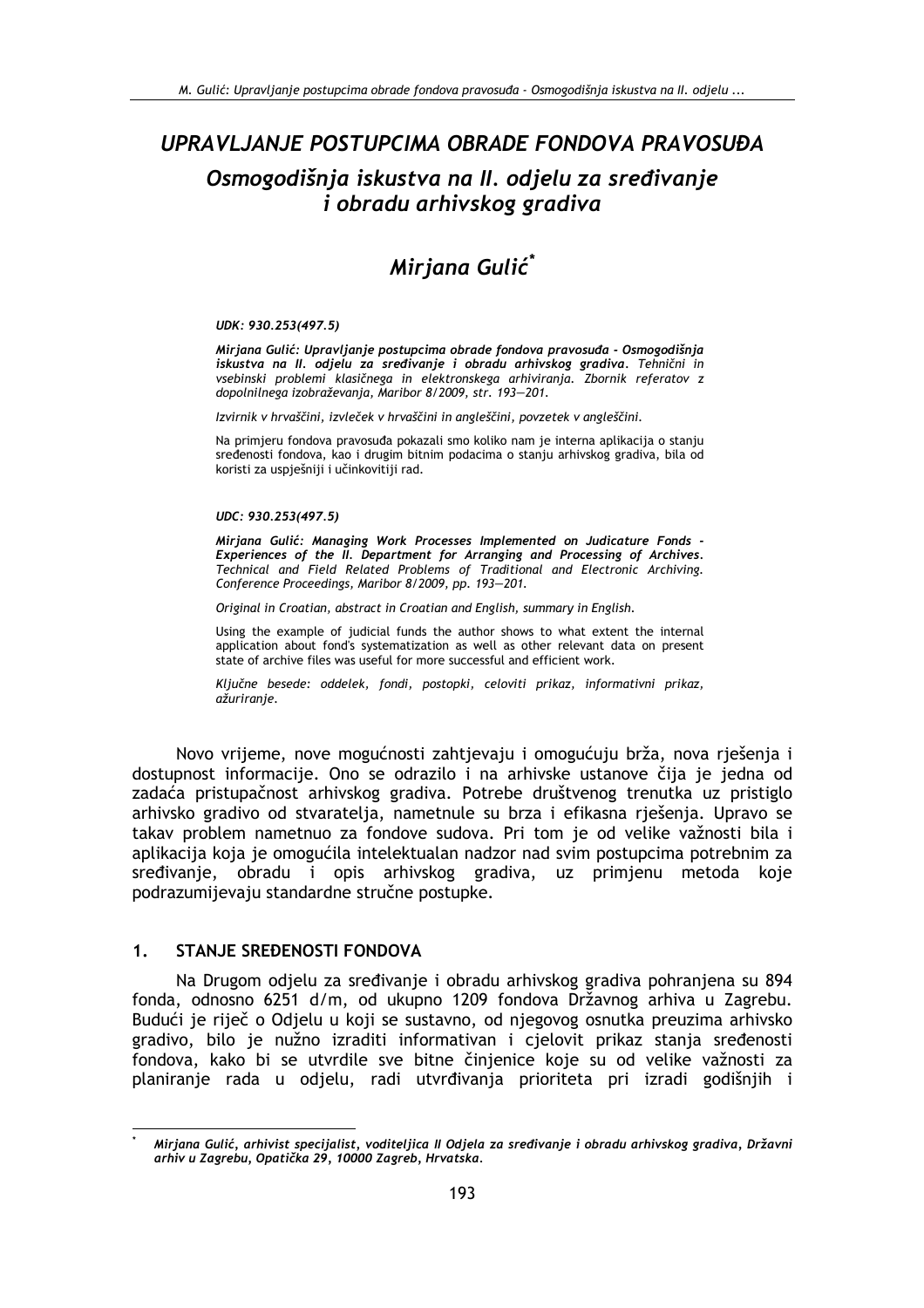petogodišnjih planova sređivanja, obrade i u konačnici opisa, odnosno izrade obavijesnih pomagala te ostalih paralelnih radnji.

lako je aplikacija napravljena i za fondove uprave i gospodarstva u ovom tekstu bit će prikazana na primjeru fondova pravosuđa.

#### 1.1 STANJE SREĐENOSTI FONDOVA PRAVOSUĐA

Na drugi odjel je 2001. preseljeno 37 fondova pravosuđa, od čega samo 6 fondova sudova,<sup>1</sup> 22 fonda bilježnika i 9 fondova odvjetnika, odnosno ukupno 1021 knjiga i 3854 kutije. Od navedenih fondova cjeloviti su bili fondovi odvjetnika i bilježnika, a fondovi sudova preuzeti su izrazito fragmentarno, što je, osim jednog fonda, uglavnom značilo samo necjelovitu jednu ili dvije cjeline. Svaki je arhivist za »svoje« fondove trebao ustrojiti dosje i konstatirati zatečeno stanje, odnosno naznačiti prioritete pri preuzimanju arhivskog gradiva, kako bismo započeli objedinjavati pojedine cjeline, odnosno fond.

Za fondove sudova vidljivo je bilo da se kod stvaratelja nalazi veliki broj fondova, odnosno velike količine arhivskog gradiva.

Kako je trebalo započeti preuzimanje gradiva, a svjesni činjenice da dio gradiva nije imao odgovarajuću primarnu zaštitu i da prilikom preuzimanja nisu bila ujednačena vremenska razdoblja pojedinih cjelina unutar fonda i nisu preuzimani odjednom, a ni prema novonastalom nacionalnom arhivističkom klasifikacijskom sustavu,<sup>2</sup> odlučili smo izraditi internu aplikaciju Odjela kako bismo ispunjajući zadane rubrike imali jasan pregled upravljanja postupcima s ciljem dobivanja prikaza stanja, odnosno stupnja sređenosti fondova.

Prema već prije utvrđenom planu preuzimanja arhivskog gradiva kojim su utvrđeni prioriteti, ujedno sukladni novom nacionalnom arhivističkom klasifikaciiskom sustavu kojim su fondovi pravosuđa podijeljeni u pet podklasifikacijskih skupina,<sup>3</sup> najprije je započelo preuzimanje arhivskog gradiva sudova nastalo djelovanjem stvaratelja do 1945. koje je podijeljeno u četiri podklase, a nakon toga gradivo nastalo dielovaniem stvaratelia poslije 1945. do 1990. godine.

Za drugu skupinu B. 2. trebalo je preuzeti 10 fondova, kao i za treću B. 3. j četvrtu B. 4. S obzirom da je ukidanjem bilježničke službe 1941. godine njihovo gradivo predano kotarskim sudovima za koje su bili povjerenici, često smo s gradivom pojedinih sudova preuzimali i gradivo bilježnika.

U drugoj fazi planirano je bilo preuzimanje arhivskog gradiva nastalog poslije 1945. godine (B. 5.). Trebalo je prije svega istražiti ustroj sudova u novonastaloj državi Federativnoj Narodnoj Jugoslaviji, odnosno onih koji su u tom vremenu djelovali na području nadležnosti Državnog arhiva u Zagrebu za što su korišteni brojni zakoni i izrazito manjkava literatura. Na osnovu dobivenih podataka zaključeno je da je jedan broj sudova djelovao kratko razdoblje, drugi s višekratnim promjenama duže, dok je veći dio djelovao neprekidno do 1990. godine. U tom razdoblju

Najviše gradiva je imao je fond br. 84 Sudbeni stol u Zagrebu (1851-1945.), a ostalih 5 sudova izrazito fragmentarno.

 $2$  Uz sva nastojanja vanjske službe da gradivo preuzmemo prema standardnim kriterijima, na žalost je to ovisilo o zatečenom stanju kod imatelja.

Pravosuđe je podijeljeno na pet podklasa: B. 1. do 1848.; B. 2. od 1848.-1918.; B. 3. od 1918. do 1941.; B. 4. od 1941.-do 1945.; B. 5. od 1945. do 1990.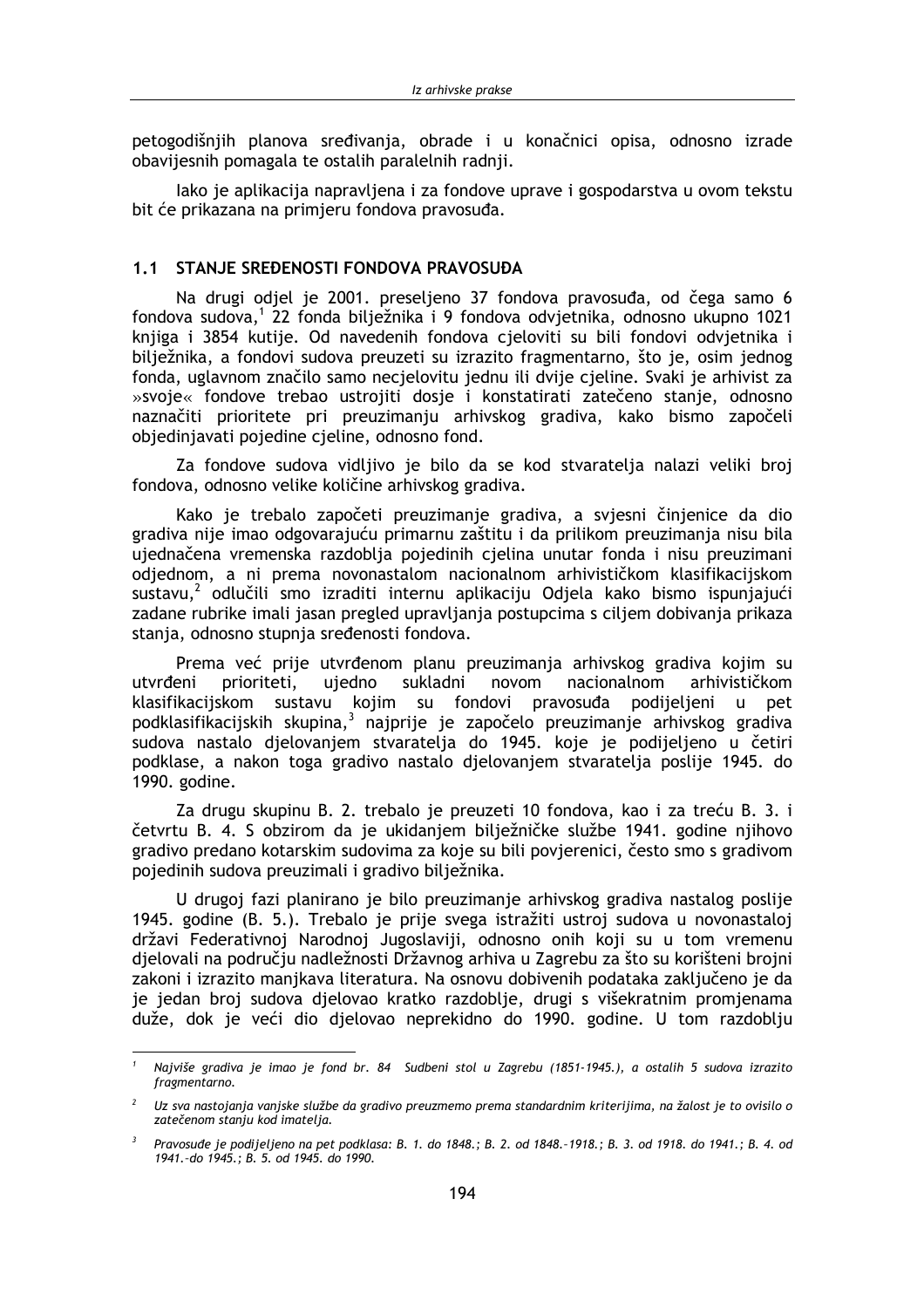djelovalo je osamnaest stvaratelja. Kao što se vidi za primjenu metodologije nužna je bila istraživačka faza u kojoj su istraženi relevantni podaci o stvarateljima, postojeće stanje fondova, moguće i nužne akvizicije radi objedinjavanja fonda, te temeljem analize stanja gradiva data procjena u kojem bi se vremenskom roku moglo određeno gradivo srediti i koliko je ljudi za to potrebno.

#### $1.$ ULOGA APLIKACIJE NA POSTIGNUTE REZULTATE

Nakon osam godina (2008.) zahvaljujući dugoročnoj politici planiranja na odjelu, usklađenoj s potrebama »društvenog trenutka« a to je značilo pristupačnost arhivskog gradiva, broj fondova pravosuđa uvećao se na 82 fonda, što iznosi 1946 d/m arhivskog gradiva.

Govoreći o konačnim rezultatima od 48 fondova sudova samo za 4 fonda nemamo još obavijesna pomagala, budući se radi o velikoj količini gradiva koje treba najprije idenficirati, odnosno odvojiti fondove, oformiti serije, pri tom vodeći računa o registraturnim oznakama koje su se u razdoblju od 1848. do 1990. slijedom sudskih poslovnika mijenjale pet puta.

Kako je već naznačeno, u više navrata nije bilo mogućnosti (iako je zatraženo) da se, pogotovo fondovi nastali prije 1945. prezmu cjelovito, već je to ovisilo o imateljima. Za fondove nastale poslije 1945. zbog navedenih specifičnosti, a pogotovo onih koje su se događale na području grada Zagreba trebalo je sustavno voditi računa o provenijenciji, budući je na tom području do sedamdesetih godina djelovalo šest kotarskih/općinskih sudova.

Preuzimanja gradiva su bila česta, a nemogućnost da se preuzme cijeli fond ili vremenski ujednačena razdoblja pojedinih cjelina fonda, tražili su preglednost glede aktualnog stanja fonda, ali i krojili politiku preuzimanja gradiva koju smo u suradnji s Odjelom za zaštitu arhivskog gradiva izvan arhiva sve uspješnije provodili.<sup>4</sup>

Što je u tom velikom poslu bilo od pomoći?

Osmišljeno je rješenje koje je obuhvatilo i uskladilo stručna znanja, suradnju, primjenjene standarde kojim je interna aplikacija omogućila naš nadzor nad stanjem sređenosti svakog fonda. Usklađena i cielovita, omogućila je uspješnije i učinkovitije oblikovanie radnih procesa, a rangiranie prioriteta učinila lakšim.

Izrađena za navedenu svrhu objedinila je sve informacije koje se odnose na stanje fondova, o mogućoj akvizicijskoj politici koja upotpunjuje i informatički veže, o prosljeđivanju obavijesnih pomagala ili popisa u Odjel za dokumentacijskoinformacijske poslove,<sup>5</sup> predlaže zaštitu arhivskog gradiva, jednom riječju svih tekućih radnji, kao i prijedloge koje su još radnje potrebne za ubuduće.

Razvidno je da podrazumijeva pregled svih značajnijih podataka, odgovarajuće mjere planiranja arhivističke obrade i nadzora cijelog procesa u suradnji sa stručnim djelatnicima. Važno je naglasiti da su određeni podaci o fondu (od preuzimanja gradiva, odnosno primopredajnog popisa, dosjea fonda...) u odgovarajućim odjelima Arhiva,<sup>6</sup> ali na ovaj način nama bitni podaci nisu bili »raspršeni«, već su na jednom miestu.

Izrazito se poboljšala suradnja Odjela za zaštitu arhivskog gradiva izvan arhiva, sa stvarateljima arhivskog gradiva.

DIC.

Odjel za dokumentacijsko-informacijske poslove, Odjel za zaštitu arhivskog gradiva izvan arhiva.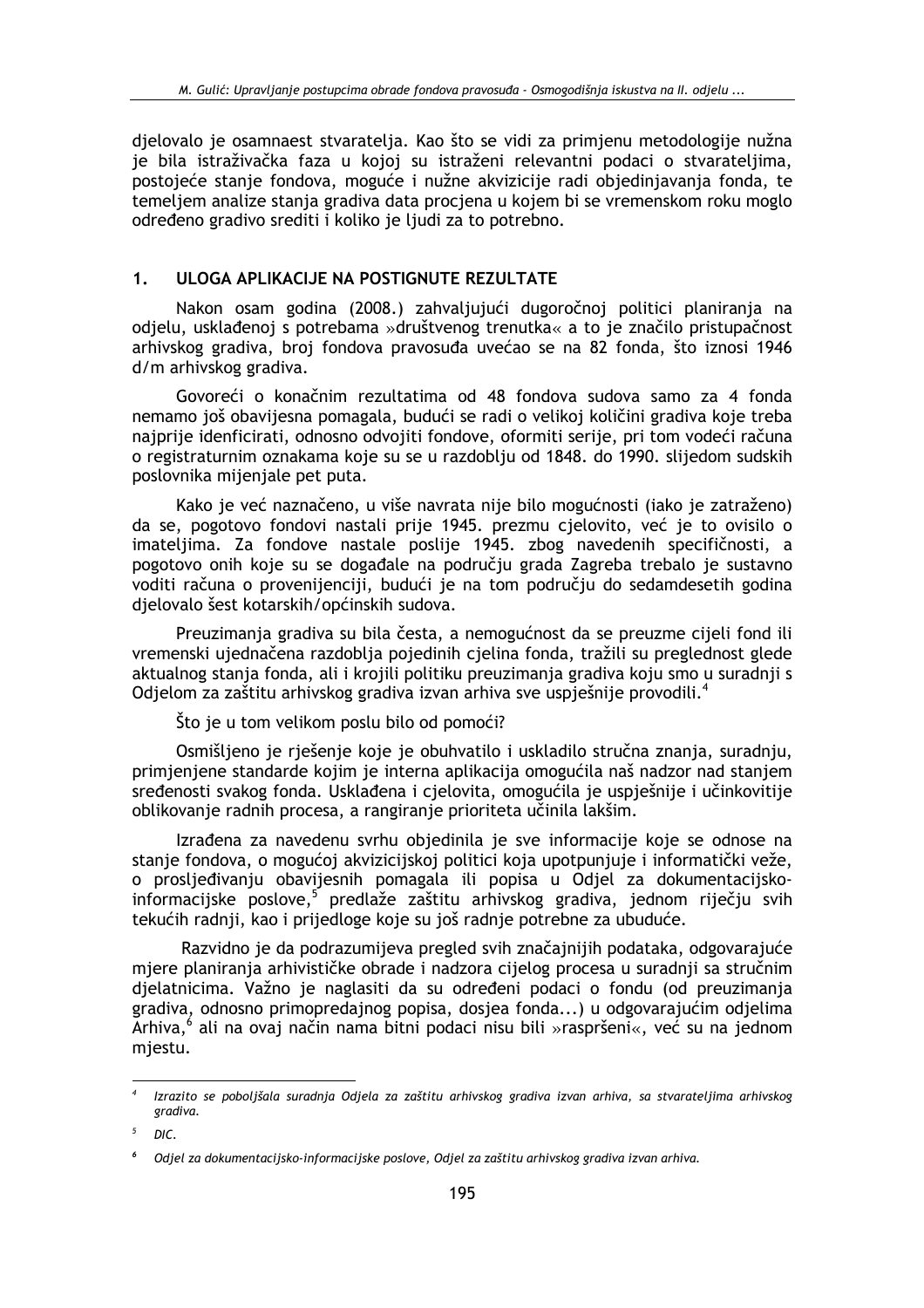Gotovo da je i svojevrsni dosje jer su tu i drugi značajni podaci (sadrži stupnjeve sređenosti, naznake obrade, postojanje obavijesnih pomagala i kojih, jesu li predani u DIC, koji i kada, je li bilo preuzimanja, kojih cjelina i koje su količine u pitaniu, treba li obaviti zaštitno mikrofilmiranie, uvez ili restauraciju...

Sa stajališta arhivske prakse ova aplikacija pokazala se jako dobra jer daje bolju, cjelovitiju i bržu informaciju o arhivskom gradivu. Ona podrazumijeva trajan proces dok ne bude u potpunosti sve riješeno, što podrazumijeva unošenje svih promjena i nadopuna, kako bi podaci odgovarali realnom stanju gradiva, stupnju obrađenosti te i drugim relevantnim podacima.

Treba kazati da je proširena tijekom rada na Vodiču kroz fondove i zbirke Državnog arhiva u Zagrebu<sup>7</sup> i uvođenjem Arhineta.<sup>8</sup> Naime, kako je Vodič rezultat trogodišnjeg rada za očekivati je da je došlo do promjena ako je bilo preuzimanja gradiva ili kod obrade fondova te smo mišljenja da se i eventulne promjene navedu.

Budući se u ARHINET još uvijek unose podaci i u aplikaciji unosimo eventualne promjene. Radi bržeg obavljanja poslova hiperlinkom smo se povezali na Vodič i ARHINET. Isto smo napravili i s fondovima čija su obavijesna pomagala izrađena.

Napominjemo da ove informacije nisu bile za www, već su isključivo za internu upotrebu.

Metodologija koju smo koristili bazirala se na iskustvu, dobroj suradnji, stručnosti i potrebama koje smo tijekom rada uočavali, a glavni motiv bio je unapređenje rada u Odjelu, informacijska podloga za uspješniju i učinkovitiju uporabu informativnog sustava u oblikovanju i provedbi.

| Signatura                 | HR-DAZG - 1007 - hiperlink |
|---------------------------|----------------------------|
| Naziv fonda               | OKRUŽNI SUD U ZAGREBU      |
| Raspon godina stvaratelja | 1949. - 1990.              |
| Raspon godina fonda       | 1949. / 1977.              |

#### $\overline{3}$ **APLIKACIJA I UPUTE**

Objavljen 2008. godine, a dostupan je i on - line.

Nacionalni arhivski informatički sustav.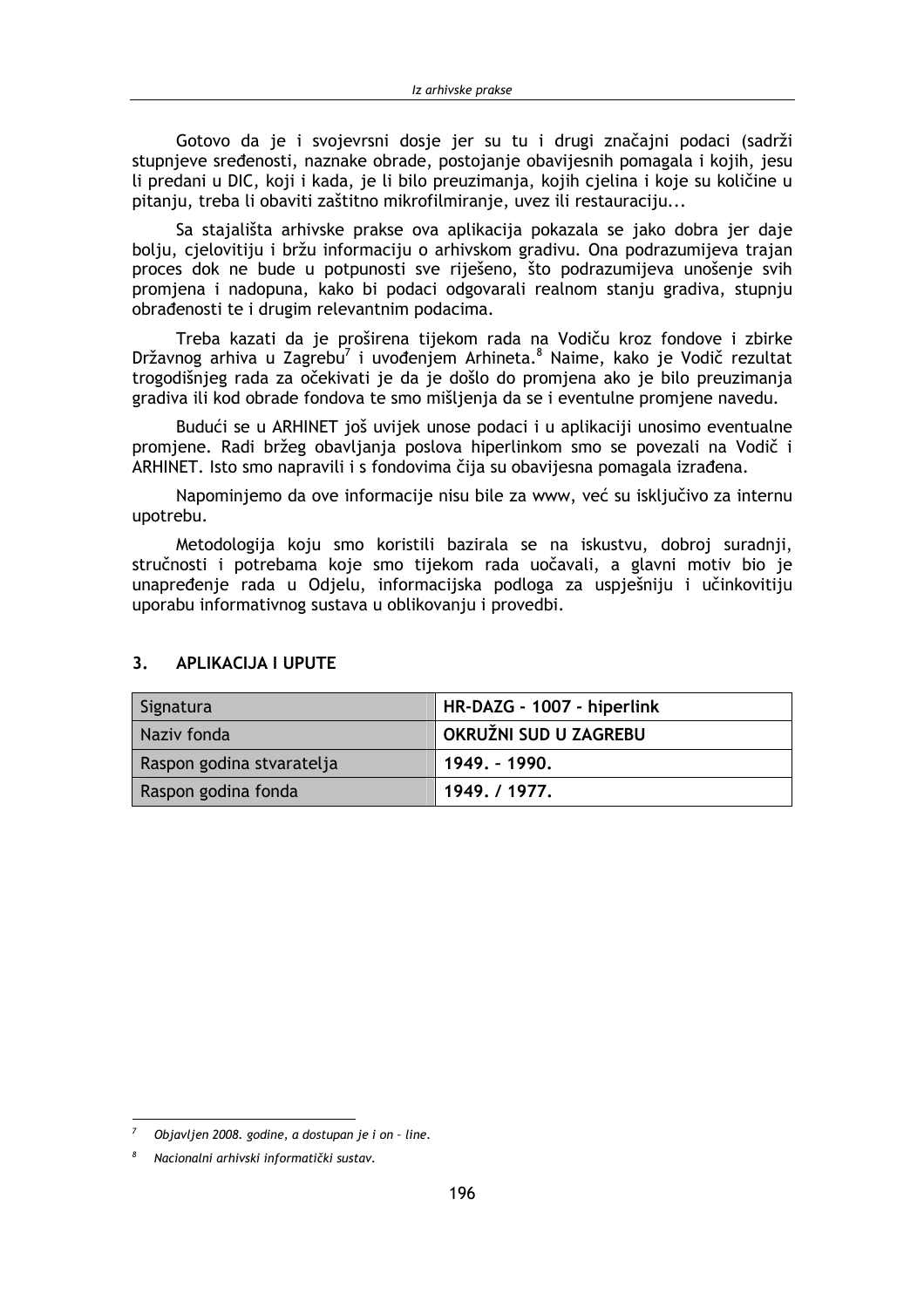| Stvarno stanje fonda                                                                     |                                                                                                                                                                                                                                                               |                                                                                                                                                                                                                                                        |                                                                                                                                                                                                                     |                              |                                |                           |
|------------------------------------------------------------------------------------------|---------------------------------------------------------------------------------------------------------------------------------------------------------------------------------------------------------------------------------------------------------------|--------------------------------------------------------------------------------------------------------------------------------------------------------------------------------------------------------------------------------------------------------|---------------------------------------------------------------------------------------------------------------------------------------------------------------------------------------------------------------------|------------------------------|--------------------------------|---------------------------|
| Aktivnost                                                                                | Stanje                                                                                                                                                                                                                                                        | Količina                                                                                                                                                                                                                                               | Prijedlog                                                                                                                                                                                                           | Planirano<br>vrijeme         | Staviti u<br>plan za<br>godinu | Obav-<br>ljeno<br>(datum) |
| Sredenost,<br>obrada i<br>opis                                                           | 1.<br>obavljeno<br>glavno<br>sređivanje<br>arhivskog<br>gradiva za pet<br>preuzetih serija;<br>obavljeno karto-<br>niranje i signi-<br>ranje;<br>gradivo<br>relativno dobro<br>sačuvano;                                                                      | 1. predmeti<br>sudske<br>uprave<br>knjiga: 2<br>kutija: 1<br>2. građanske<br>parnice<br>knjiga: 58<br>kutija: 313<br>3. građanske<br>žalbe<br>kutija: 77<br>4. kazneni<br>predmeti<br>knjiga: 156<br>kutija: 391<br>5. kaznene<br>žalbe:<br>knjiga: 48 | Budući da se u<br>seriji kaznenih<br>predmeta nala-<br>ze važni doku-<br>menti za hrvat-<br>sku<br>povijest<br>prijedlog<br>je<br>sačuvane pred-<br>mete detaljno<br>srediti i opisati<br>te zaštitno sni-<br>miti. |                              | 2011.                          |                           |
|                                                                                          | srediti<br>naknadno<br>preuzete dijelo-<br>ve građanskih i<br>kaznenih pred-<br>meta                                                                                                                                                                          | preuzeto je:<br>57 knjiga<br>67 svežnjeva                                                                                                                                                                                                              | Naknadno<br>preuzeto gradi-<br>vo srediti i ob-<br>jediniti                                                                                                                                                         | 15 radnih<br>dana            | 2009.                          |                           |
| Obavijesna<br>pomagala u<br>Odjelu                                                       | 1. AP serije predmeta sudske<br>uprave $(M.G., M.\check{C.})$<br>2. AP serije građanskih parničnih<br>predmeta (M.G., M.Č.)<br>3. AP građanskih žalbi (M.G.,<br>M.Č.)<br>4. AP serije kaznenih predmeta,<br>(M.G., M.Č.)<br>5. AP kaznenih žalbi (M.G., M.Č.) |                                                                                                                                                                                                                                                        | Revidirati<br>obavijesna<br>pomagala<br>djelomično                                                                                                                                                                  | $\frac{1}{2}$ radnog<br>dana | 2009.                          |                           |
| Obavijesna<br>pomagala u<br>DIC-u                                                        | Predana, 2007.                                                                                                                                                                                                                                                |                                                                                                                                                                                                                                                        | Dostaviti<br>revidirana<br>obavijesna<br>pomagala                                                                                                                                                                   | 2009.                        |                                |                           |
| Kompleti-<br>ranje fonda<br>- prinove;<br>stvaratelj,<br>imatelj,<br>druge usta-<br>nove | Gradivo će se nastaviti preuzimati<br>sukladno Zakonu od imatelja<br>Županijskog suda u Zagrebu.                                                                                                                                                              |                                                                                                                                                                                                                                                        | Preuzeti<br>gradivo za<br>razdoblje od<br>1977. - 1980.                                                                                                                                                             |                              | Preuzeti<br>2011.              |                           |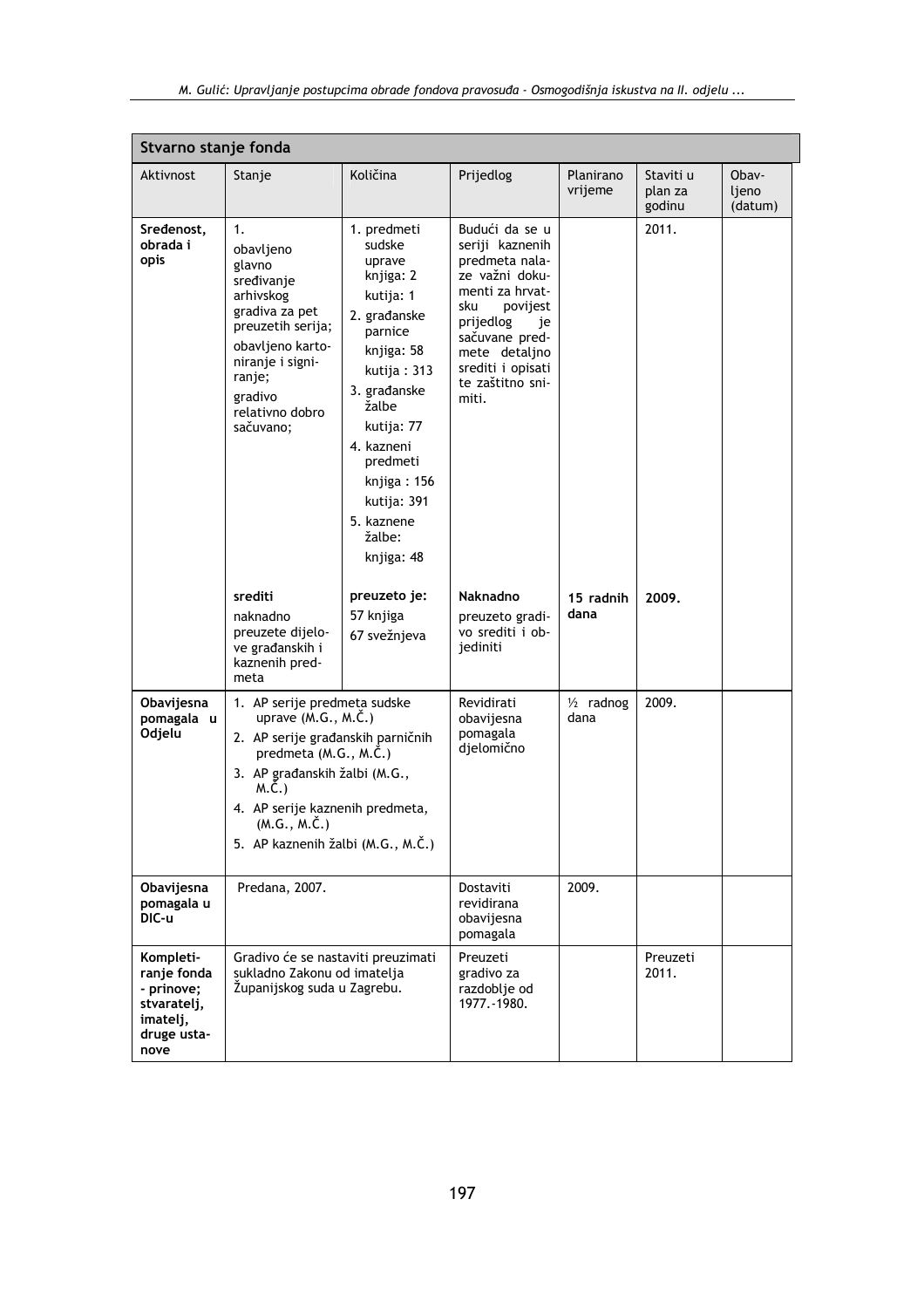| Akvizicije           |                                      |                                              |                                |                                                                             |
|----------------------|--------------------------------------|----------------------------------------------|--------------------------------|-----------------------------------------------------------------------------|
| Datum<br>preuzimanja | Serija                               | Raspon godina<br>preuzetog gradiva<br>serija | Količina po<br>serijama        | Stanje preuzetog gradiva                                                    |
| listopad,<br>2008.   | 1. građanski<br>parnični<br>predmeti | $1.1974. - 1977.$                            | 1. knjiga: 30<br>svežnjeva: 46 | Gradivo<br>preuzeto<br>je<br>uz.<br>odgovarajući<br>primopredajni<br>popis; |
|                      | 2. kaznene<br>predmete               | 2. 1976. -1977.                              | 2. knjiga: 27<br>svežnjeva: 21 |                                                                             |

| Vodič - hiperlink                       |                   |                                                                               |             |  |
|-----------------------------------------|-------------------|-------------------------------------------------------------------------------|-------------|--|
| Jedinica opisa                          | Datum izmjene     | Novi podatak                                                                  | Objašnjenje |  |
| serija građanskih parničnih<br>predmeta | 9. siječanj 2009. | 1. građanski parnični predmeti:<br>knjiga: 88<br>kutija: 313<br>svežnjeva: 46 |             |  |
| 2. serija kaznenih predmeta             |                   | 2. kazneni predmeti :<br>knjiga: 183<br>kutija: 391<br>svežnjeva: 21          |             |  |

| Uskladivanje                                                                  |                   |                                                                                                                                                      |  |  |
|-------------------------------------------------------------------------------|-------------------|------------------------------------------------------------------------------------------------------------------------------------------------------|--|--|
| <b>ARHINET</b> - hiperlink                                                    |                   |                                                                                                                                                      |  |  |
| Provjera prenesenih podataka u ARHINET obavljena dana                         |                   |                                                                                                                                                      |  |  |
| Jedinica opisa                                                                | Datum             | Novi podatak                                                                                                                                         |  |  |
| serija građanskih parničnih<br>1.<br>predmeta,<br>2. serija kaznenih predmeta | 9. siječanj 2009. | 1. građanski parnični predmeti:<br>knjiga: 88<br>kutija: 313<br>svežnjeva: 46<br>2. kazneni predmeti:<br>knjiga: 183<br>kutija: 391<br>svežnjeva: 21 |  |  |

Podatke unio:

## **UPUTE**

Uz aplikaciju smo izradili upute koje je dobio svaki arhivist radi ujednačenosti pristupa u radu.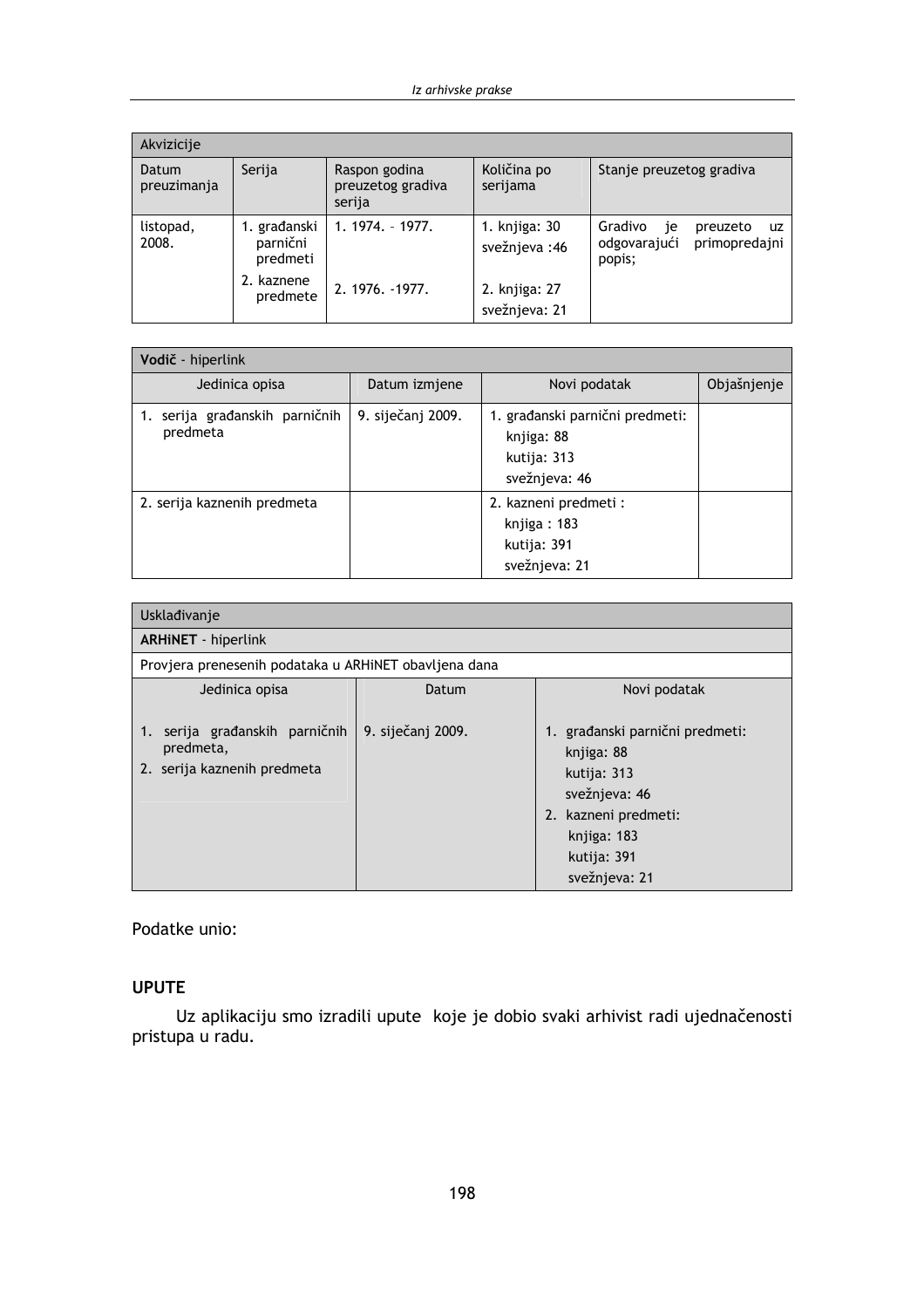#### **STVARNO STANJE FONDA**  $\mathbf{A}$ .

## A. 1 Sređenost, obrada, opis - Stanie

- napisati stupani sređenosti (grubo odvajanje fondova, stvaranje serija; glavno - formiranje fizičkih jedinica; detaljno - sređivanje unutar fizičkih jedinica),
- naznačiti da li treba sređivati cijeli fond, pojedine cjeline, dijelove cjeline, ulaganje naknadno pronađenog ili preuzetog gradiva i koje su,
- navesti količine na kojima će se obavljati bilo koja od navedenih radnji,
- da li je potrebna revizija zbog korigiranja popisa ili zbog nemogućnosti potpunog uvida u stanje fonda ili serije,
- škartiranje,
- zaštitno mikrofilmiranje,  $\bullet$
- restauracija, uvez,  $\bullet$
- da li je potrebno prekartoniranje,
- da li je izvršeno signiranje na temelju izrađenog popisa,

Prijedlog - arhivist navodi potrebne radnje na fondu prema prioritetu.

Planirano vrijeme - nakon uvida u stanje fonda ili serije arhivist predlaže potrebno radno vrijeme u radnim danima za obavljanje navedenih radnji.

Staviti u plan za godinu - ako bi prema utvrđenim prioritetima navedene radnje trebalo obaviti u idućim godinama navesti za koju se godinu planira radi izrade godišnjeg, odnosno petogodišnjeg plana rada.

Obavljeno - navesti mjesec i godinu kada su dovršene radnje navedene u stupcu Prijedlog.

### **B.OBAVIJESNA POMAGALA U ODJELU**

### **B.1** Stanje

- naznačiti postojeća obavijesna pomagala (privremeni popis cijelog fonda, popis pojedinih serija, arhivistički popis, sumarni inventar, analitički popisi) s naznakom autora i godine, ako je to poznato,
- ocijeniti kvalitetu postojećih popisa u odnosu na stvarno stanje fonda,
- navesti da li je popis napisan rukom, pisaćim strojem ili na računalu.

### Prijedlog

- da li je potrebno izraditi novi popis u cijelosti ili djelomično,
- da li je potrebno samo prepisati postojeći popis.

Planirano vrijeme - arhivist predlaže potrebno radno vrijeme u radnim danima za obavlianie navedenih radnii.

Staviti u plan za godinu ... - ako bi prema utvrđenim prioritetima navedene radnie trebalo obaviti u idućim godinama navesti za koju se godinu planira radi izrade godišnieg, odnosno petogodišnieg plana rada.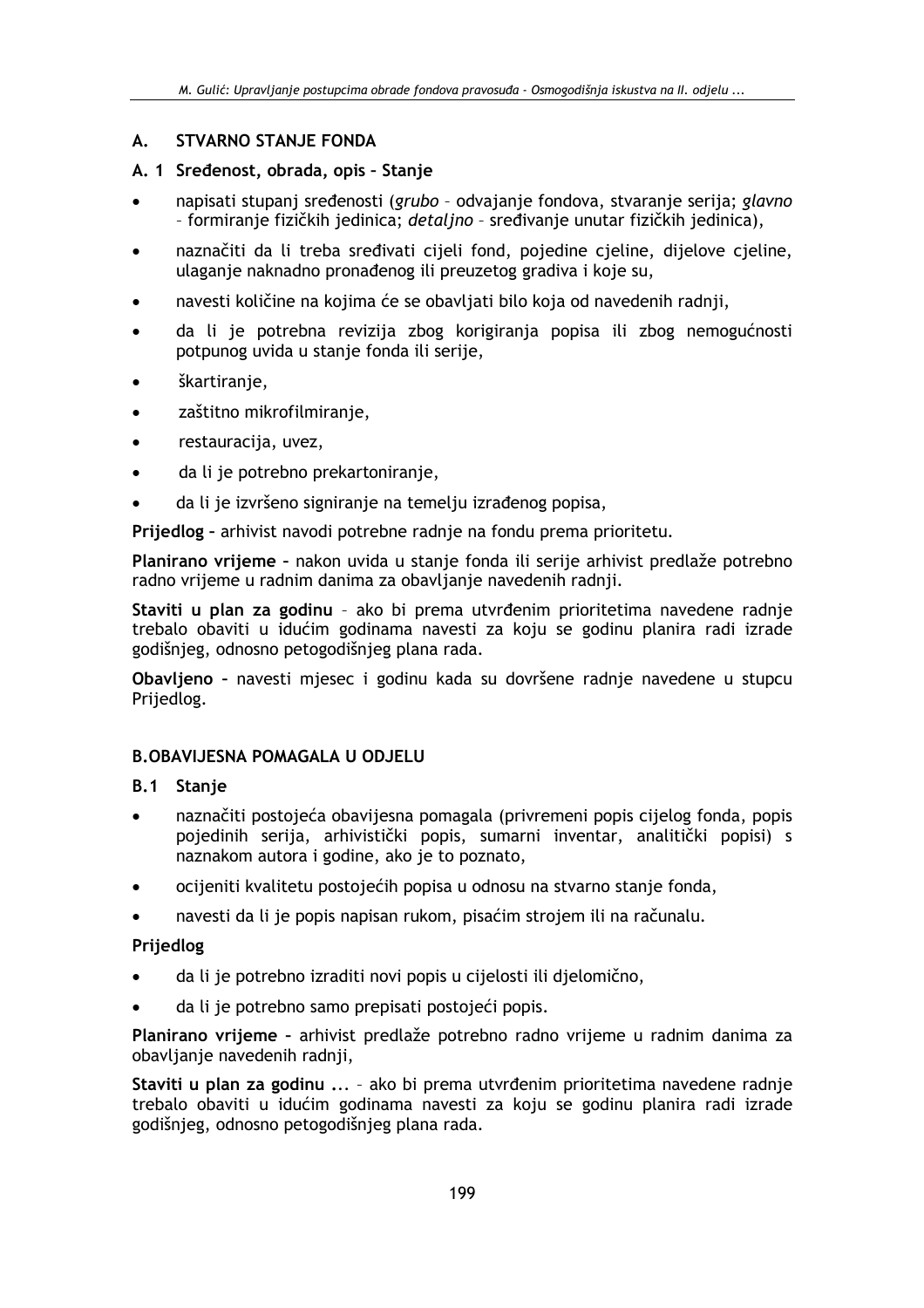Obavljeno - navesti mjesec i godinu kada su dovršene radnje navedene u stupcu Prijedlog.

#### $\mathsf{C}$ **OBAVLIESNA POMAGALA II DICII**

### C.1 Stanje

navesti samo ona obavijesna pomagala ili popise pojedinih serija, koji su izrađeni u Odjelu od 2002. godine na ovamo (sa naznakom autora i godine kada su dostavljeni DIC-u).

Prijedlog - samo za izrađene popise koji nisu predani DIC-u navesti obvezu da se to što prije učini (nakon kopiranja ili ispisa, ako je potrebno).

Obavljeno - navesti mjesec i godinu kada je popis dostavljen DIC-u.

Gradivo kod imatelja/stvaratelja - ako znademo da je gradivo preuzeto u cijelosti pišemo samo »nema«.

Za fondove za koje znamo ili pretpostavljamo da gradiva ima kod imatelja/stvaratelja naznačiti razdoblje i serije nepreuzetog gradiva.

Prijedlog - upit Vanjskoj službi (jedan upit za više fondova ili cijelu klasu).

Staviti u plan za godinu - prijedlog kada bi gradivo trebalo preuzeti u dogovoru s Vanjskom službom.

Akvizicije - ako je bilo naknadnog preuzimanja popuniti rubrike.

Vodič - upisivati samo nastale promjene u odnosu na stanje u Vodiču.

Usklađivanje - prekontrolirati podatke u ARHiNETu, te ih uskladiti s podacima u Vodiču, ako se razlikuju, i navesti datum kada je to učinjeno.

Nakon promjene podataka (koje smo konstatirali u dijelu obrasca »Vodič«) promijenjene podatke upisati i u ARHINET.

#### $\overline{\mathbf{4}}$ . **ANALIZA APLIKACIJE**

lako bi nekome opisana aplikacija predstavljala birokratsko sitničarenje ili pretierivanie, uz nama relevantne informaciie o fondu na jednom miestu omogućila je i stratešku analizu pa je samim tim poslovna i stručna sposobnost lakše bila ostvariva. Bilo je moguće definirati stvarne cilieve, naznačiti rokove i očekivane rezultate.

Na ovaj način mogla se i može planirati dinamika sređivanja, obrade i opisa te nam je poslužila da u potpunosti upravljamo postupcima obrade arhivskih fondova, uz informacije o svim bitnim činjenicama koje se odnose na fond i mišljenja smo da je to doprinijelo boljem funkcioniranju odjela kao i ispunjavanju konačnog cilja Arhiva, a to je u prvom redu pristupačnost arhivskog gradiva i kontrola nad njim.

Stvaranje aplikacije rezultat je zrelosti, stručnosti, spoznaje o potrebi interdisciplinarnog pristupa te sagledavanja u cijelosti problematike, a zahvaljujući tehnologiji, bržem rješavanju uz primjenu arhivskih stručnih načela uspostavljen je jedinstveni stručni i profesionalni kriterij.